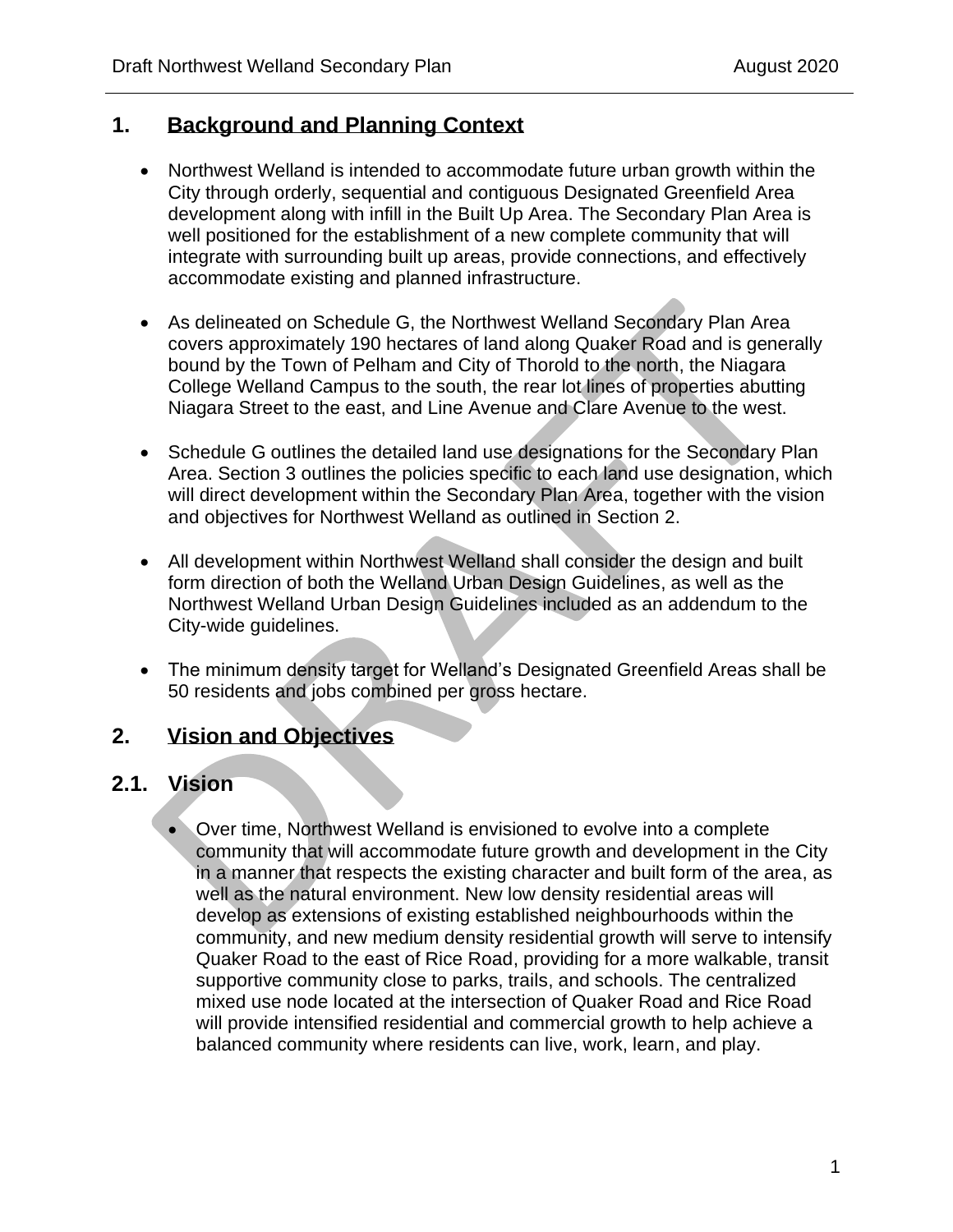## **2.2. Objectives**

- To protect and enhance natural heritage features, areas, and corridors of Northwest Welland within the City's broader linked natural heritage system.
- To promote healthy and active living for all ages and abilities by providing active transportation options and developing a continuous and connected open space system, a safe and walkable pedestrian realm, and a trail system that links the community to destinations such as natural areas, parks, schools, stores, and recreation areas.
- To create a unique and inclusive community for residents by providing for a diverse range of housing types and a variety of uses located within the area.
- To maintain the low density residential character of existing neighbourhoods, while developing a new community that is compact, connected, walkable, and diverse.
- To reduce traffic congestion by providing a balanced road network for local residents, businesses, students, and visitors supportive of the public transit network.
- To conserve, protect and integrate built and cultural heritage elements as per Section 6.6 of this Plan.
- To implement sustainable community design initiatives that ensure conservation of water resources and adaptation to climate change.

## **3. Land Use Structure**

## **3.1. Low Density Established Residential**

### *3.1.1. Planned Function*

- The Low Density Established Residential designation recognizes the existing residential neighbourhoods within the Secondary Plan Area.
- *3.1.2. Permitted Uses*
	- Permitted uses for lands designated Low Density Established Residential on Schedule G shall be in accordance with Section 4.2.2.2.B Low Density Residential of this Plan.
- *3.1.3. Scale*
	- Low-rise residential infill and intensification should respect and fit in with the character of existing low density residential neighbourhoods, in terms of built form, scale and massing, in accordance with Section 4.2.3.1 Design Policies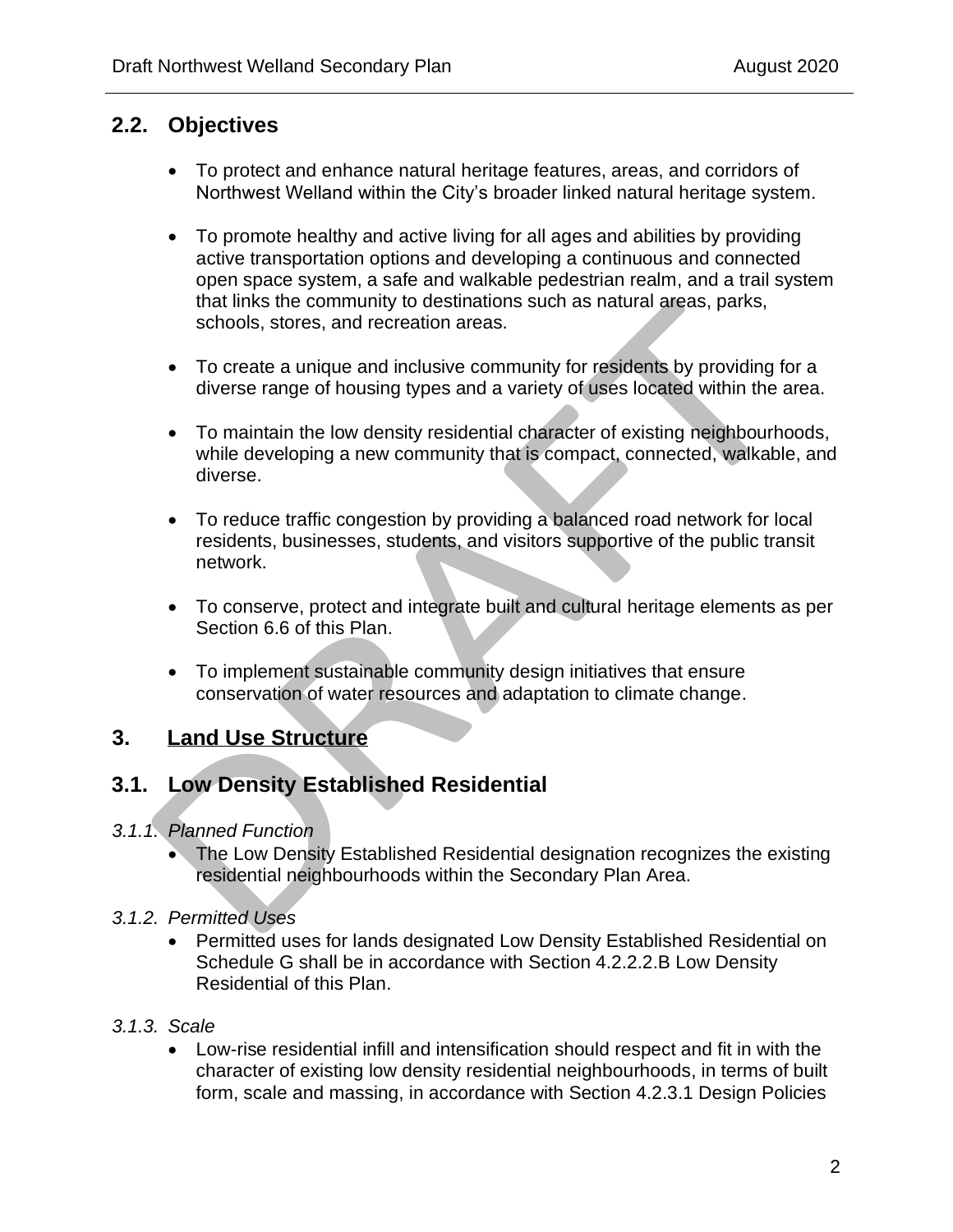for Existing Neighbourhoods, and 4.2.3.6 Infill and Intensification Development of this Plan.

#### *3.1.4. Design*

- The design of development for lands designated Low Density Established Residential on Schedule G shall be in accordance with Section 4.2.2.2.D Low Density Residential of this Plan, except as modified below by the policies outline below.
- Low density residential development within existing neighbourhoods shall reflect the design and built form direction of both the Welland's City-wide Urban Design Guidelines, as well as the Northwest Welland Urban Design Guidelines included as an addendum to the City-wide guidelines.
- Within the Low Density Established Residential designation, new development shall reflect the predominant building type, height, scale, massing, and setbacks of the surrounding neighbourhood.
- Buildings should be street related, with consistent setbacks to create a harmonious relationship to the street.
- Residential development shall be designed to retain existing trees and enhance existing vegetation wherever possible.

### **3.2. Low Density Greenfield Residential**

#### *3.2.1. Planned Function*

- The Low Density Greenfield Residential designation recognizes future low density residential development areas on vacant designated lands.
- The density of lands designated Low Density Greenfield Residential on Schedule G shall be planned in accordance with Section 4.2.2.2.A Low Density Residential of this Plan.

### *3.2.2. Permitted Uses*

The permitted uses for lands designated Low Density Greenfield Residential on Schedule G shall be in accordance with Section 4.2.2.2.B Low Density Residential of this Plan.

#### *3.2.3. Scale*

- The scale of lands designated Low Density Greenfield Residential on Schedule G shall be planned in accordance with Section 4.2.2.2.C Low Density Residential of this Plan.
- New low density development should accommodate low-rise dwellings that are appropriately spaced and do not cause any adverse impacts from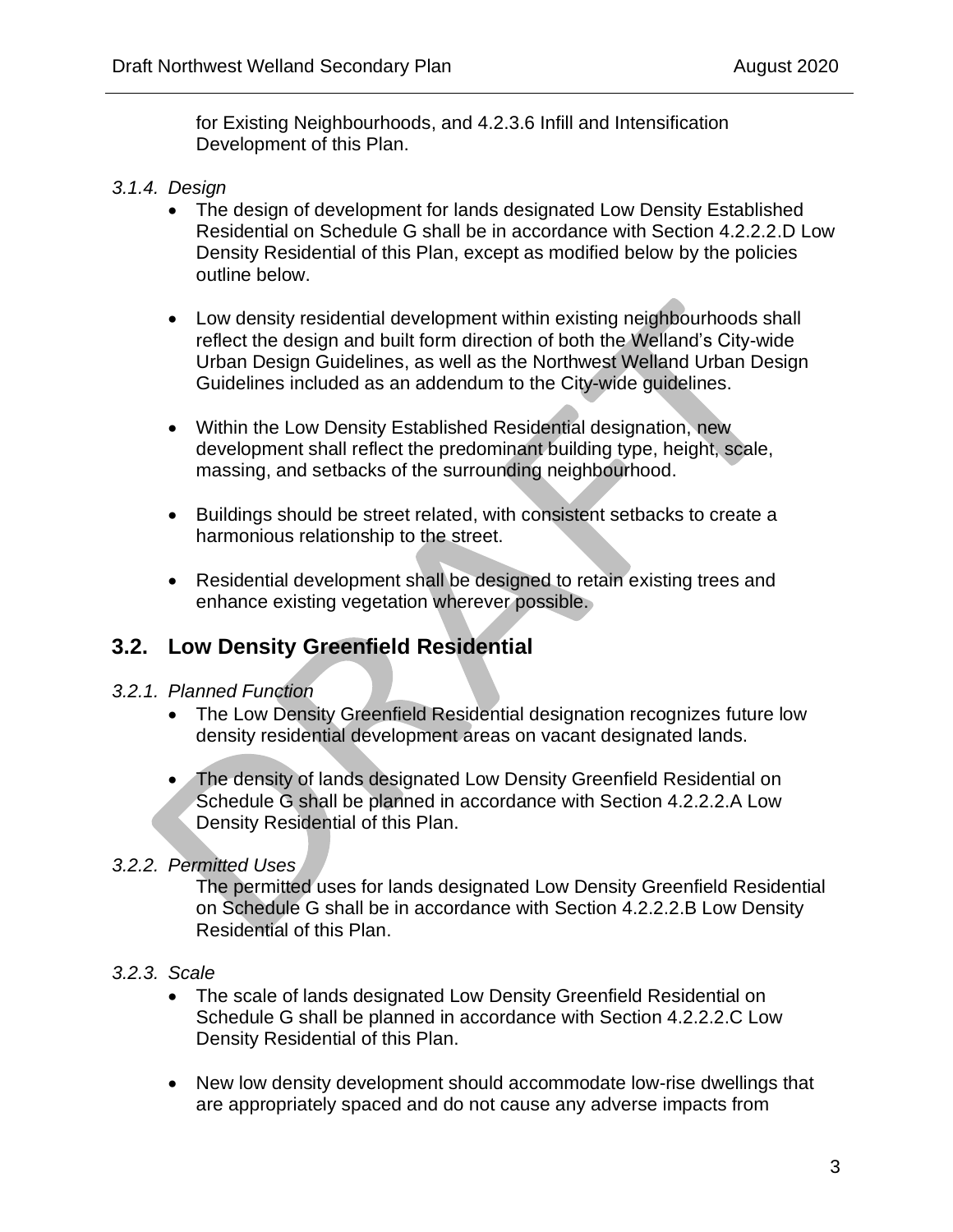shadows or overlook and provide an appropriate transition of lot sizes adjacent to Low Density Established Residential designations.

#### *3.2.4. Design*

- The design of development for lands designated Low Density Greenfield Residential on Schedule G shall be in accordance with Section 4.2.2.2.D Low Density Residential of this Plan, except as modified below by the policies outlined below.
- Low density residential development within new neighbourhoods shall reflect the design and built form direction of both the Welland's City-wide Urban Design Guidelines, as well as the Northwest Welland Urban Design Guidelines included as an addendum to the City-wide guidelines.
- New residential development within the Low Density Greenfield Residential designation shall be designed in accordance with Section 4.2.3.2 Design Policies for New Neighbourhoods of this Plan.
- Buildings should be street related, with consistent setbacks to create a harmonious relationship to the street.
- Residential development shall be designed to retain existing trees and enhance existing vegetation wherever possible.
- Street plantings and additional on-site landscaping should be incorporated within new low density residential neighbourhoods.
- Pedestrian safety and active transportation shall be supported in new neighbourhoods through the provision of sidewalks, walkways, trail connections, frequent intersections, attractive streetscapes, and landscaping.
- New lots are prohibited to back onto public streets.
- Where possible, buildings and lots are encouraged to front onto natural heritage features, parks, open spaces and trails.

## **3.3. Medium Density Residential**

#### *3.3.1. Planned Function*

• The Medium Density Residential designation is intended to provide for residential development at increased densities along Quaker Road, east of Rice Road within the Secondary Plan Area to support walkability, transit, and active transportation, as well as the viability of the future mixed use node located at Quaker Road and Rice Road.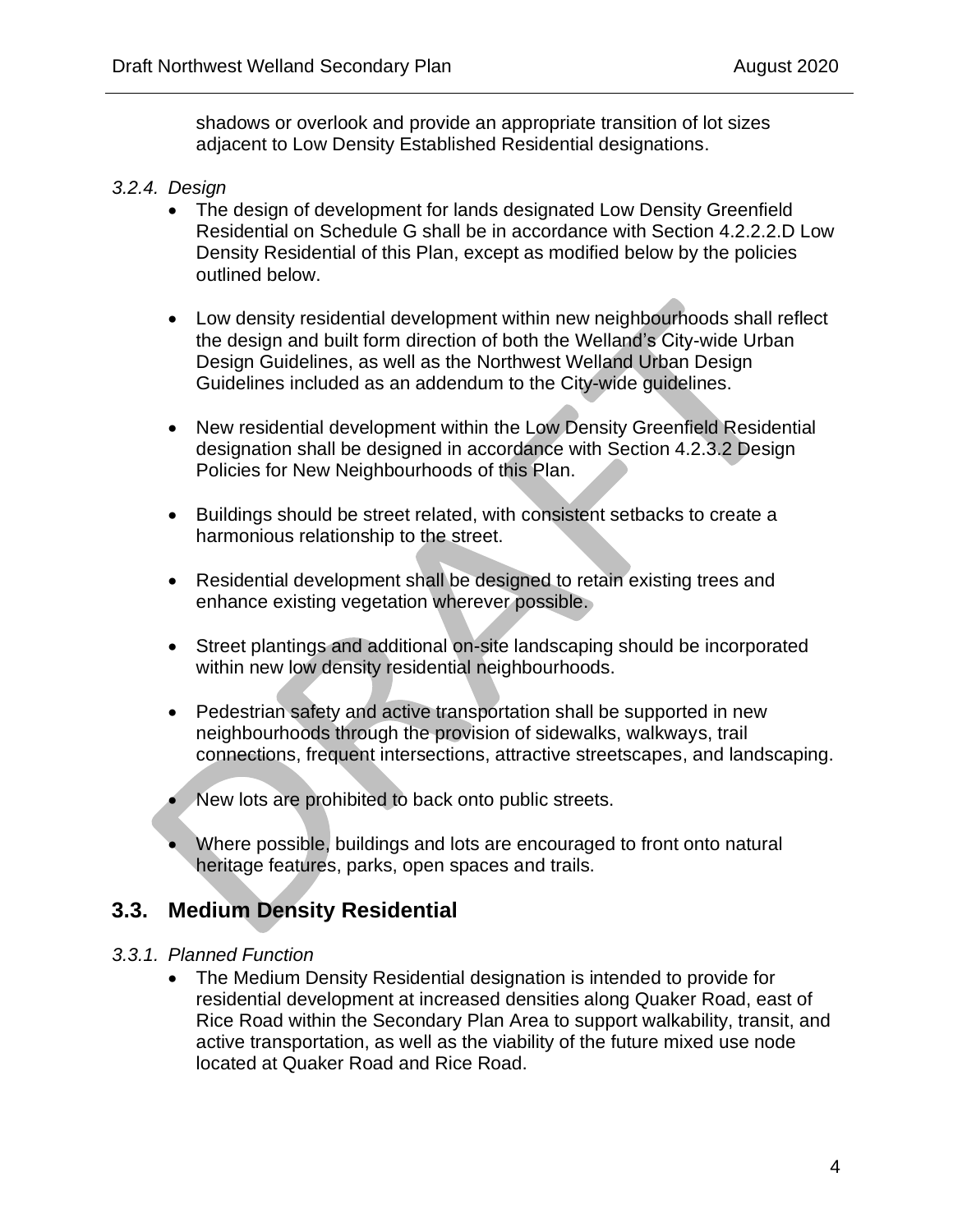• The planned density of lands designated Medium Density Residential on Schedule G shall be planned in accordance with Section 4.2.2.3.A Medium Density Residential of this Plan.

#### *3.3.2. Permitted Uses*

• Permitted uses for lands designated Medium Density Residential on Schedule G shall be in accordance with Section 4.2.2.3.B Medium Density Residential of this Plan.

#### *3.3.3. Scale*

- Lands designated Medium Density Residential shall have a maximum height of six storeys.
- The highest densities within this designation are encouraged to be developed adjacent to the Mixed Use Designation area at Quaker Road and Rice Road.

### *3.3.4. Design*

- The design of development for lands designated Medium Density Residential on Schedule G shall be in accordance with Section 4.2.2.3.D Medium Density Residential of this Plan, except as modified below by the policies outlined below.
- Medium density residential development shall reflect the design and built form direction of both the Welland Urban Design Guidelines, as well as the Northwest Welland Urban Design Guidelines included as an addendum to the City-wide guidelines.
- Development within the Medium Density Residential designation should provide appropriate transitions in heights, densities, and scale adjacent to the Low Density Residential designation.
- Buildings should be oriented to front and define the street edge at a pedestrian scale. They should generally be placed on a site to respect a consistent setback and provide for continuity in built form that maintains a relationship to the street.
- Development shall be designed and sited to provide a cohesive main street appearance along Quaker Road through the integration of landscaping and complementary built form elements.
- Direct vehicular access to individual dwelling units will not be permitted from Quaker Road. Buildings positioned to face Quaker Road should be accessed by rear lanes off a public street. Window streets are discouraged in order to allow dwellings to be located close to Quaker Road.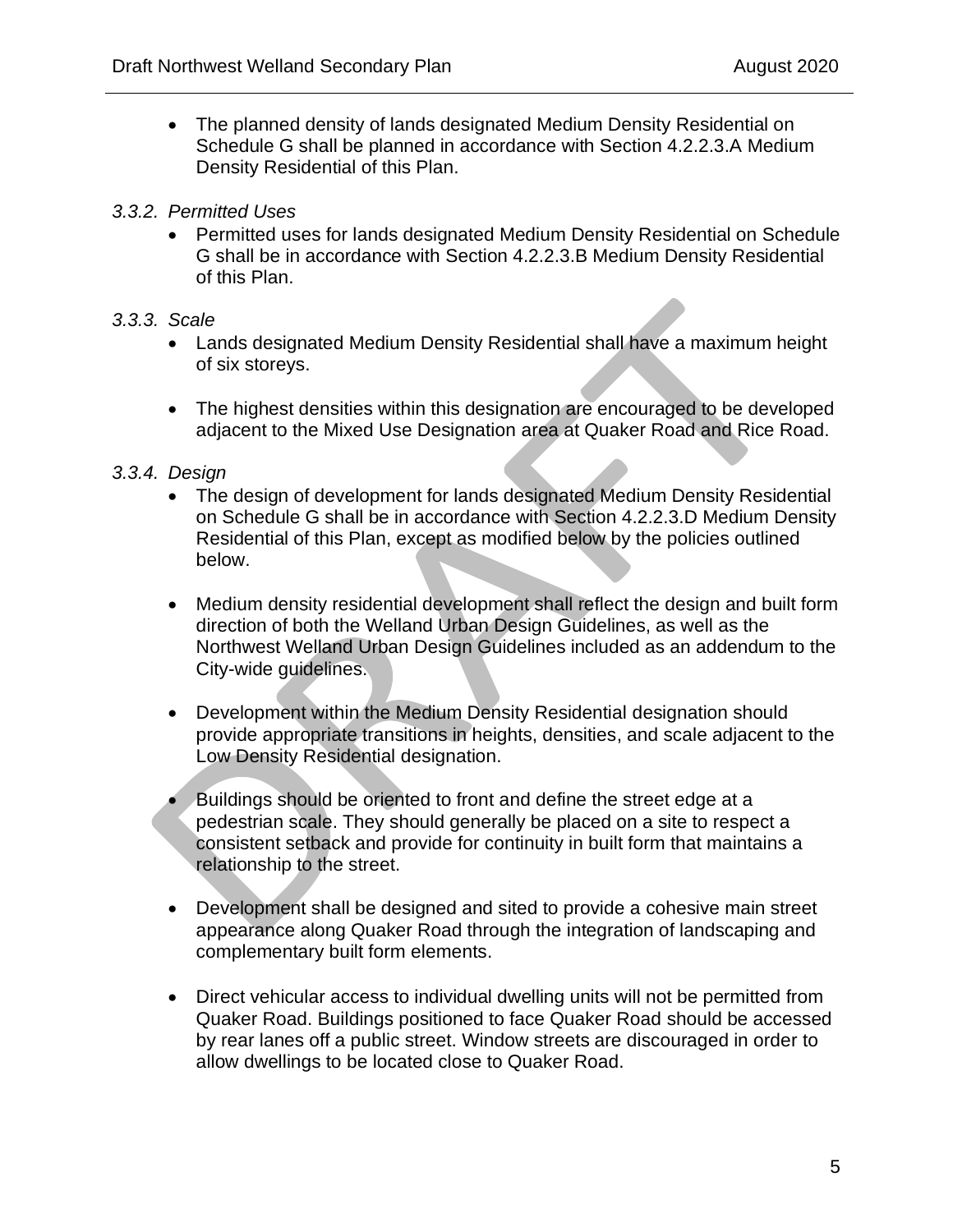- The design and location of vehicular access points shall minimize their impact on the streetscape.
- Consolidated vehicular access points, paired driveways, and shared parking areas are encouraged on local streets to increase the boulevard space for street trees and on-street parking. Driveways are to be no wider than the width of the garage to minimize the amount of impermeable surfaces in front yards.
- New lots are prohibited to back onto arterial and collector roads.
- Where possible, buildings and lots are encouraged to front onto natural heritage features, parks, open spaces and trails.

### **3.4. Mixed Use**

#### *3.4.1. Planned Function*

- The intended function of the Mixed Use Designation located at the corner of Quaker Road and Rice Road is to create a central mixed use node that will provide a variety of retail opportunities to serve the needs of local residents living in close proximity to the area in a pedestrian and transit-oriented manner. The function of the Mixed Use designation is also to provide opportunities for a range of higher density residential housing.
- The development of one or more privately-owned publicly accessible urban squares is encouraged at the intersection of Quaker Road and Rice Road. This space is envisioned to provide an internal focal point for the area and function as a public gathering space servicing the immediate neighbourhood and any visitors to the area.

### *3.4.2. Permitted Uses*

- The permitted uses for lands designated Mixed Use on Schedule G shall be developed in accordance with Section 4.4.2.5.B Community Commercial Node of this Plan, except as modified by the policies outlined below.
- The intent of the Mixed Use designation is to accommodate a mix of two or more permitted land uses on a site, either within the same building or integrated as separate buildings on the lot.
- Both stand-alone commercial buildings and mixed use buildings accommodating commercial and residential uses are permitted within the Mixed Use designation. Drive-through facilities will not be permitted.
- Permitted residential buildings shall be in the form of triplexes, fourplexes, townhouses, stacked townhouses, live-work buildings and low-rise apartment buildings.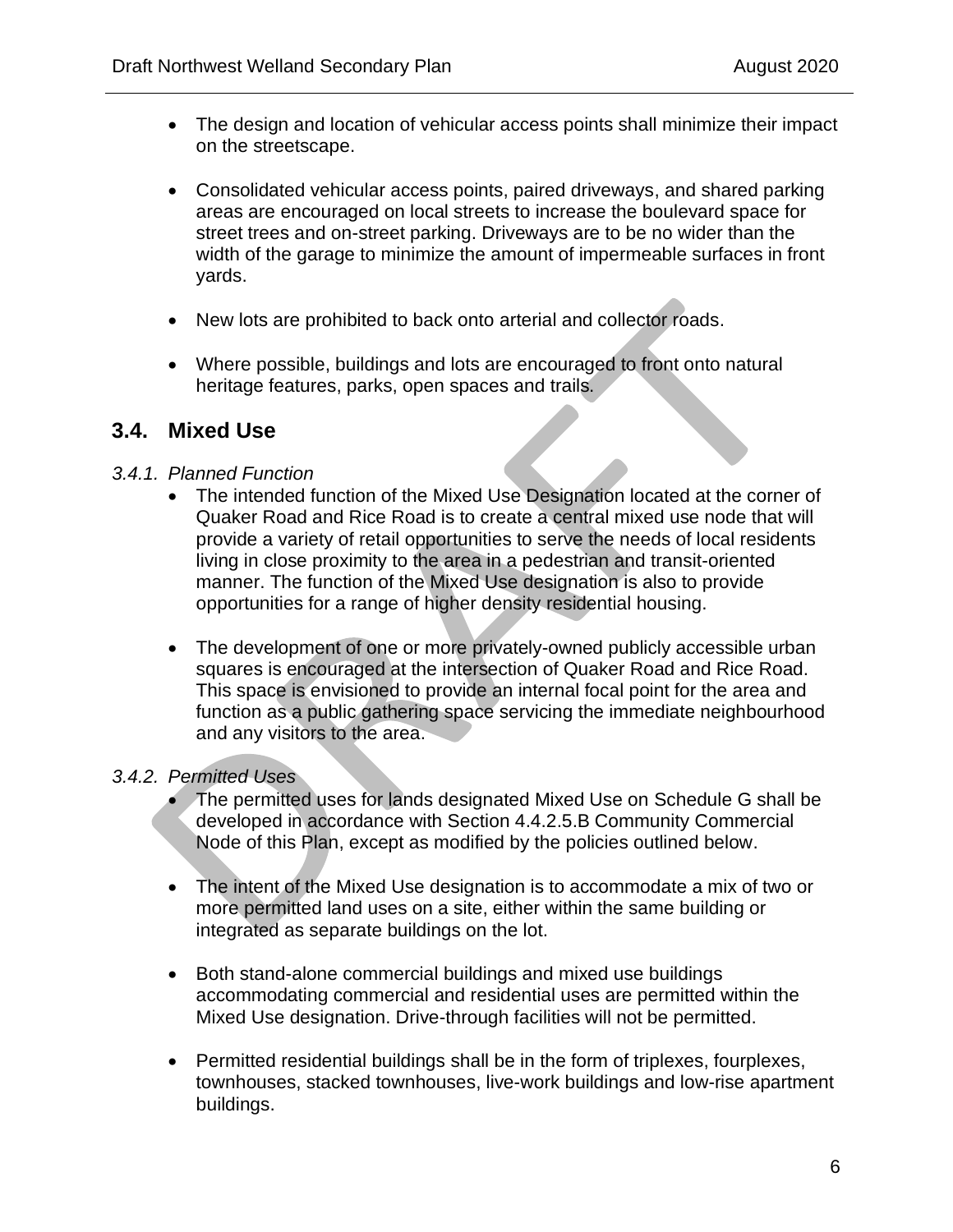### *3.4.3. Scale*

- Mixed use buildings are encouraged to be located closest to the intersection of Quaker Road and Rice Road. Buildings at this intersection should be the tallest within the Mixed Use Designation, to a maximum height of 8 storeys.
- The minimum height for stand-alone commercial buildings shall be 2 storeys.

### *3.4.4. Design*

- The design of development for lands designated Mixed Use on Schedule G shall be developed in accordance with Section 4.4.2.5.D Community Commercial Node of this Plan, except as modified by the policies outlined below.
- Development within the Mixed Use designation shall reflect the design and built form direction of the Northwest Welland Urban Design Guidelines, included as an addendum to the Welland Urban Design Guidelines.
- Site and building planning should encourage the creation of a high quality public realm within Northwest Welland's mixed use node through the inclusion of landscaped areas, weather protective designs, building entrances and active built spaces and uses at the street line to enhance pedestrian safety and comfort.
- Buildings located at Quaker Road and Rice Road should be massed to establish a strong street edge and pedestrian environment.
- All buildings should be located at or close to the street line and create a generally continuous building face to frame the street and to create a unified streetscape at a pedestrian scale.
- Principal building entrances, primary windows and signage shall face the sidewalk and provide direct access onto the public sidewalk.
- Development shall provide for a transition in heights and densities adjacent to Low Density Residential areas and ensure that appropriate setbacks are proposed in relation to adjacent properties.
- Vehicular access points shall be consolidated where possible and common parking areas should be situated at the rear or side of lots. Where side yard parking is exposed to the street, it shall be screened by landscaping or built features in order to minimize impacts on streetscapes.
- Driveways to individual residential units along Quaker Road and Rice Road are not permitted, but consolidated driveways to commercial and mixed use developments will be considered through the site plan approval process.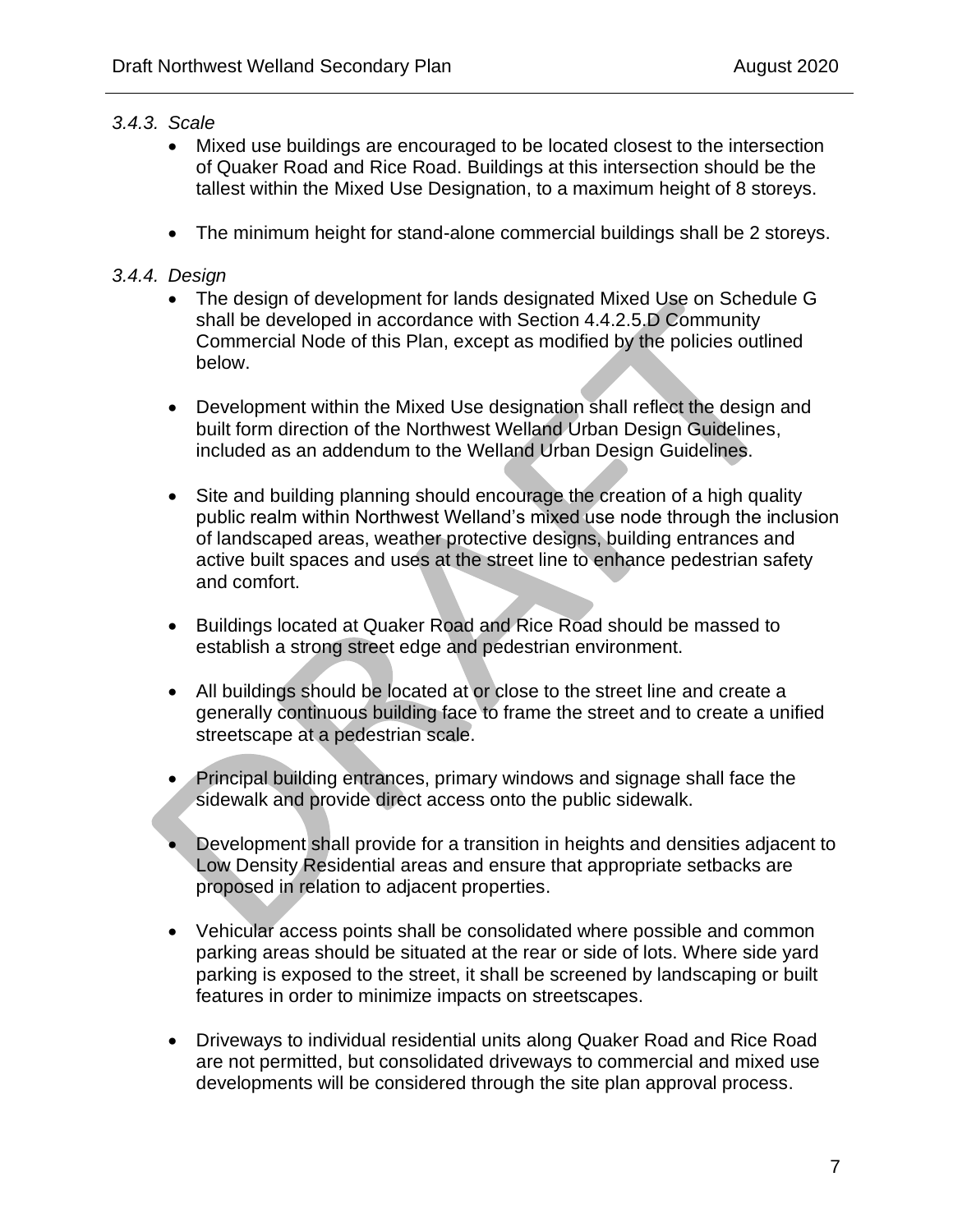### **3.5. General Institutional**

• Institutional uses and sites within Northwest Welland are designated General Institutional on Schedule G. Development on these lands should be planned in accordance with Section 4.5 Institutional Areas of this Plan.

### **3.6. Parks, Open Space and Recreation**

- Lands designated Open Space and Recreation on Schedule G shall be developed in accordance with Section 6.2 Parks, Open Space and Recreation of this Plan, in addition to the policies outlined below.
- Within Northwest Welland, these lands should be developed and maintained as Neighbourhood Parks, which shall serve the immediate recreation needs of a neighbourhood within walking distance of the area being served.
- New Open Space and Recreation designations are symbolically shown on Schedule G and shall be further delineated at the time of development review and approval. Development of these lands should be designed in accordance with Section 6.2.2.1.F Design of New Parks and Facilities of this Plan.
- While not shown on Schedule G, Parkettes should be also developed within the new low density residential neighbourhoods of Northwest Welland in order to support increased access to greenspace for residents. The location of these areas will be further delineated throughout the development process. They should generally be located within a 200 to 400 metre walking distance of the neighbourhood area they serve.

## **3.7. Environmental Protection Area**

• Lands designated Environmental Protection Area on Schedule G shall be subject to the polices of Section 6.1 Environment of this Plan.

## **3.8. Environmental Conservation Area**

- Lands designated Environmental Conservation Area on Schedule G shall be subject to the polices of Section 6.1 Environment of this Plan.
- As shown in Appendix  $1 Map 2$ , a number of drainage features within Northwest Welland are identified as potential Headwater Drainage Features. A Headwater Drainage Feature Assessment shall be required to the satisfaction of the City and the Conservation Authority prior to approval of development adjacent to those drainage features. The assessment shall evaluate and classify the drainage feature status based on criteria established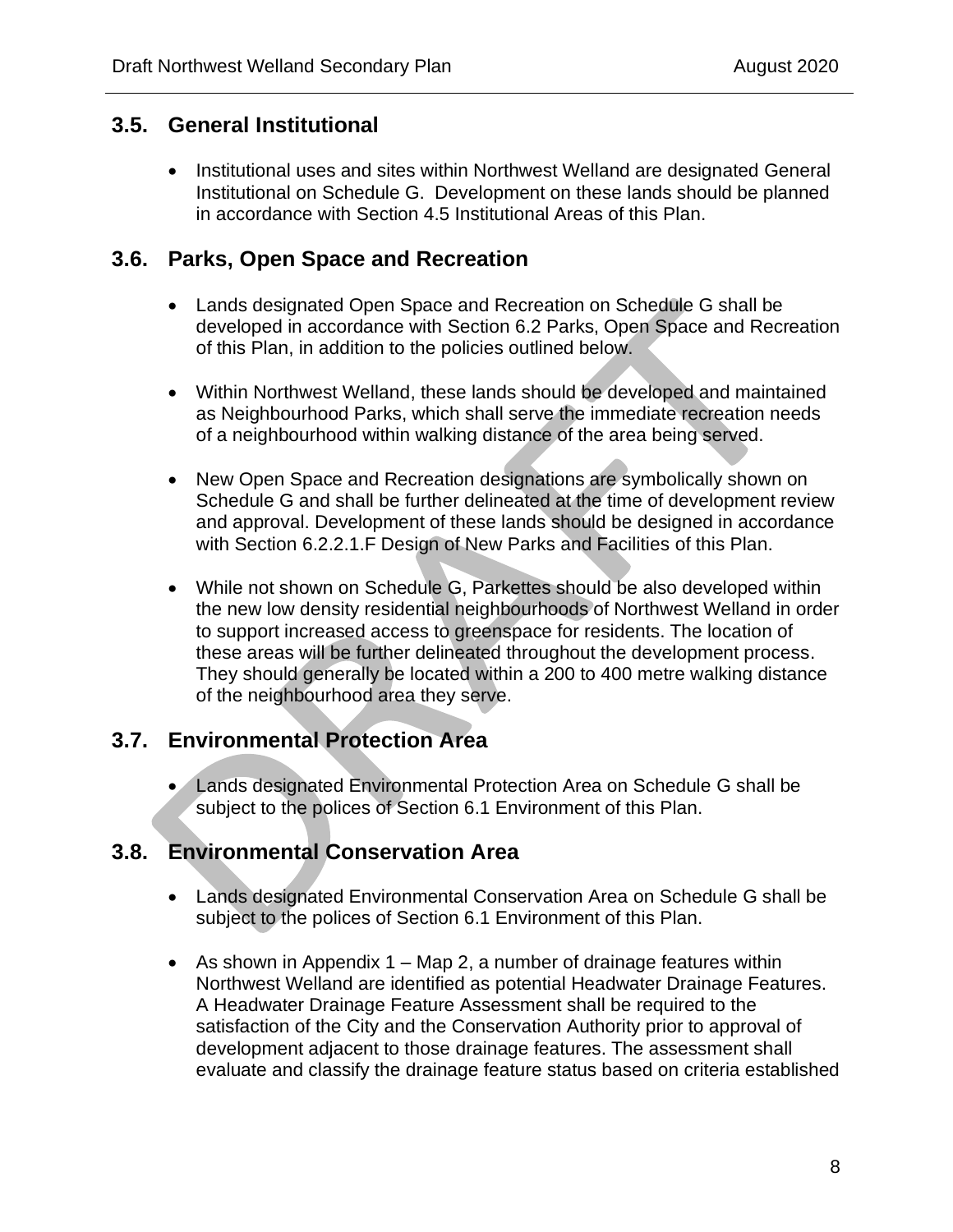by the Conservation Authority and shall determine if the drainage features are to be maintained in-situ, can be relocated or can be removed.

- Where drainage features are to be removed, applications for development shall restore lost functions through enhanced lot level controls as feasible.
- Where drainage features are to be maintained or moved, applications for development shall use natural channel design techniques to maintain or enhance the overall productivity of the reach.

## **4. Other Policy Directions**

## **4.1. Sustainability**

- New Development should incorporate sustainable design features to conserve energy and resources, reduce greenhouse gas emissions and the urban heat island effect, prevent flooding, and protect drinking water supply.
- Green infrastructure and Low Impact Development measures for stormwater management are encouraged such as permeable paving, rain gardens, bioswales, green roofs and other techniques, shall be considered in the design of new development and implemented to the extent feasible, as determined by the development process.
- Land use patterns and transportation networks should be designed to support walking, cycling and transit as preferred modes of transportation, in order to reduce traffic and encourage active and sustainable lifestyles for residents.
- A wide selection of native trees, shrubs and wildflowers should be used in landscaping, and the functional use of plant material in new development is encouraged to create microclimates that allow for energy conservation. Deciduous trees and shrubs should be chosen that shade windows from summer sun and allow sunlight to enter during the winter.

## **4.2. Transportation**

• The Northwest Welland Secondary Plan area shall be developed in accordance with Section 6.4 Transportation of this Plan.

## **4.3. Infrastructure and Utilities**

• The Northwest Welland Secondary Plan area shall be developed in accordance Section 6.5 Infrastructure and Utilities of this Plan.